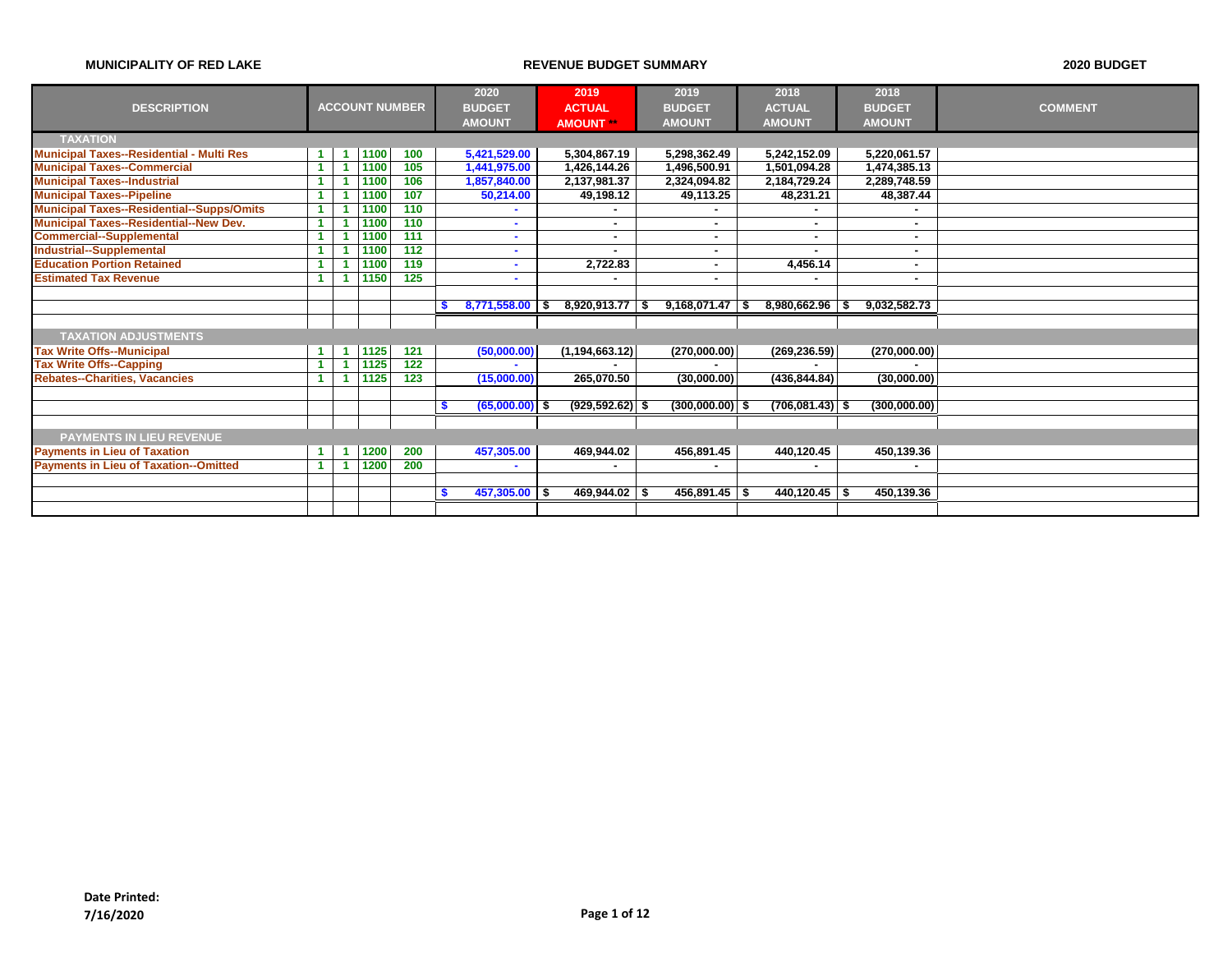|                                                          |  |      |                       | 2020              | 2019          | 2019                    | 2018          | 2018          |                       |
|----------------------------------------------------------|--|------|-----------------------|-------------------|---------------|-------------------------|---------------|---------------|-----------------------|
| <b>DESCRIPTION</b>                                       |  |      | <b>ACCOUNT NUMBER</b> | <b>BUDGET</b>     | <b>ACTUAL</b> | <b>BUDGET</b>           | <b>ACTUAL</b> | <b>BUDGET</b> | <b>COMMENT</b>        |
|                                                          |  |      |                       | <b>AMOUNT</b>     | <b>AMOUNT</b> | <b>AMOUNT</b>           | <b>AMOUNT</b> | <b>AMOUNT</b> |                       |
| <b>ONTARIO CONDITIONAL OPERATING GRANTS</b>              |  |      |                       |                   |               |                         |               |               |                       |
| <b>Ontario Municipal Partnership Fund (O M P F)</b>      |  | 1300 | 300                   | 912,800.00        | 1,014,200.00  | 1,014,200.00            | 1,126,800.00  | 1,126,800.00  |                       |
| <b>Police Grants--RIDE Subsidy</b>                       |  | 1300 | 303                   | 8,840.00          | 7,209.36      | 8,840.00                | 8,944.00      | 8,895.00      |                       |
| <b>Police Grants--Safer Communities</b>                  |  | 1300 | 304                   | 50,000.00         | 19,058.18     | 70,000.00               | 72,536.26     | 70,000.00     |                       |
| <b>Police Grants--Court Security</b>                     |  | 1300 | 305                   | -                 |               |                         |               |               |                       |
| <b>Ferry Subsidy</b>                                     |  | 1300 | 306                   | 184,300.00        | 208,378.37    | 184,300.00              | 209,893.52    | 184,300.00    |                       |
| <b>Fire Services Grants</b>                              |  | 1300 | 307                   |                   |               | 17,500.00               | 24,926.03     | 17,500.00     |                       |
| <b>Ontario Cannabis Legalization Implementation Fund</b> |  | 1300 | 310                   | 5,000.00          | 17.509.00     | 11,252.00               |               |               |                       |
| <b>Stewardship Ontario</b>                               |  | 1300 | 316                   | 35,000.00         | 40,092.56     | 67,446.00               | 67,446.08     | 67,446.00     |                       |
| <b>Other Provincial Grants</b>                           |  | 1300 | 318                   | ۰                 |               |                         |               | 7,500.00      |                       |
| <b>OMAFRA--Asset Management Grant</b>                    |  | 1300 | 319                   | ۰                 |               |                         | ۰.            |               |                       |
| <b>OMAFRA--Asset Management Grant--Deferred</b>          |  | 1300 | 319                   | ۰                 |               |                         |               |               |                       |
| <b>LAS Energy Rebates</b>                                |  | 1300 | 320                   |                   | 1,392.42      | ۰                       | 986.37        |               |                       |
| <b>Employment Grant--Summer Students</b>                 |  | 322  | 324                   | 19,600.00         | 15,120.00     | ۰                       | ۰             |               |                       |
| <b>Healthy Communities</b>                               |  | 1300 | 324                   |                   |               |                         |               |               |                       |
| <b>NOHFC--Intern</b>                                     |  | 1300 | 351                   | 19,864.68         |               | 15,000.00               |               |               | Infrastructure Intern |
|                                                          |  |      |                       |                   |               |                         |               |               |                       |
|                                                          |  |      |                       | $1,235,404.68$ \$ | 1,322,959.89  | 1,388,538.00 \$<br>- \$ | 1,511,532.26  | 1,482,441.00  |                       |
|                                                          |  |      |                       |                   |               |                         |               |               |                       |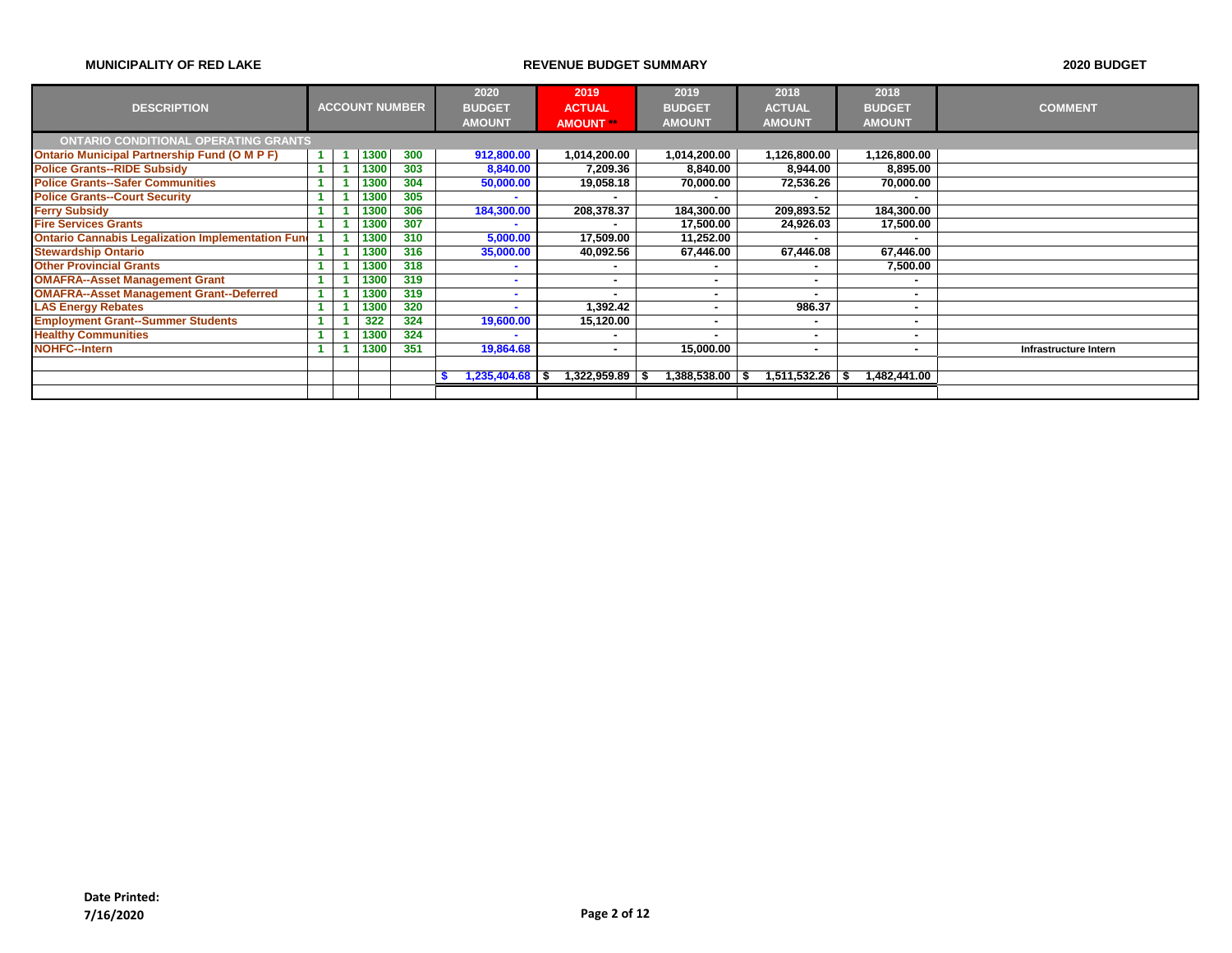|                                           |  |      |                       | 2020              | 2019             | 2019                | 2018            | 2018          |                |
|-------------------------------------------|--|------|-----------------------|-------------------|------------------|---------------------|-----------------|---------------|----------------|
| <b>DESCRIPTION</b>                        |  |      | <b>ACCOUNT NUMBER</b> | <b>BUDGET</b>     | <b>ACTUAL</b>    | <b>BUDGET</b>       | <b>ACTUAL</b>   | <b>BUDGET</b> | <b>COMMENT</b> |
|                                           |  |      |                       | <b>AMOUNT</b>     | <b>AMOUNT</b>    | <b>AMOUNT</b>       | <b>AMOUNT</b>   | <b>AMOUNT</b> |                |
| <b>KDSB FUNDING</b>                       |  |      |                       |                   |                  |                     |                 |               |                |
| <b>KDSB--Fee Subsidy--Red Lake</b>        |  | 1325 | 325                   | 135,838.65        | 133,175.15       | 127,964.05          | 132,345.85      | 113,975.00    |                |
| KDSB--Fee Subsidy--Golden                 |  | 1325 | 326                   | 65,256.16         | 63,976.63        | 86,422.75           | 77.871.71       | 76,975.00     |                |
| KDSB--Fee Subsidy--St. John's             |  | 1325 | 327                   | 26,195.85         | 25,682.21        | 13,613.20           | 16,704.76       | 12,125.00     |                |
| <b>KDSB--General Operating Grant</b>      |  | 1325 | 330                   | 427,860.00        | 404,326.00       | 483,024.00          | 413,025.36      | 419,480.00    |                |
| <b>KDSB--Special Needs Subsidy</b>        |  | 1325 | 331                   | 157,200.00        | 157.203.00       | 124,067.00          | 124.065.64      | 114,844.00    |                |
| <b>KDSB--Hub--Resource Centre Subsidy</b> |  | 1325 | 333                   | 162,360.00        | 162,348.00       | 162,348.00          | 162,348.00      | 162,348.00    |                |
| <b>KDSB--Mitigation</b>                   |  | 1325 | 335                   |                   |                  |                     |                 |               |                |
| <b>KDSB--Stabilization</b>                |  | 1325 | 337                   | 123,618.05        |                  |                     | 2,522.42        | 43,124.00     |                |
| <b>KDSB--Travel Reimbursement</b>         |  | 1325 | 338                   |                   | 13,704.71        |                     | (1,328.20)      |               |                |
| <b>Child Care Grants--Other</b>           |  | 1325 | 339                   | 12,000.00         | 14.063.00        | 25,000.00           | ۰               | 8,505.00      |                |
|                                           |  |      |                       |                   |                  |                     |                 |               |                |
|                                           |  |      |                       | $1,110,328.72$ \$ | $974,478.70$ \\$ | $1,022,439.00$ \ \$ | $927,555.54$ \$ | 951,376.00    |                |
|                                           |  |      |                       |                   |                  |                     |                 |               |                |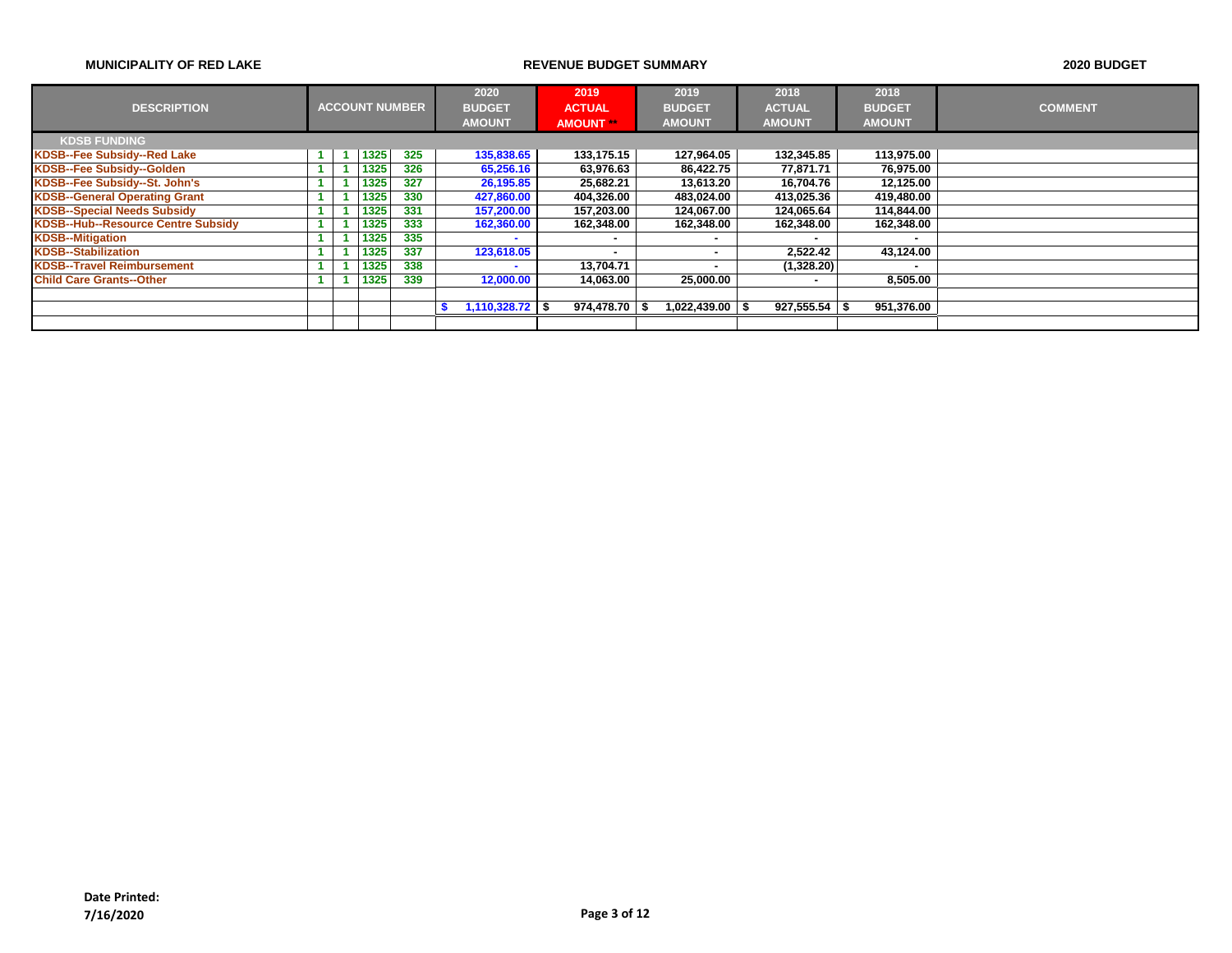|                                            |                      |      |                       | 2020          | 2019                     | 2019            | 2018                     | 2018                 |                |
|--------------------------------------------|----------------------|------|-----------------------|---------------|--------------------------|-----------------|--------------------------|----------------------|----------------|
| <b>DESCRIPTION</b>                         |                      |      | <b>ACCOUNT NUMBER</b> | <b>BUDGET</b> | <b>ACTUAL</b>            | <b>BUDGET</b>   | <b>ACTUAL</b>            | <b>BUDGET</b>        | <b>COMMENT</b> |
|                                            |                      |      |                       | <b>AMOUNT</b> | <b>AMOUNT</b>            | <b>AMOUNT</b>   | <b>AMOUNT</b>            | <b>AMOUNT</b>        |                |
| <b>ONTARIO CONDITIONAL CAPITAL GRANTS</b>  |                      |      |                       |               |                          |                 |                          |                      |                |
| <b>KDSB</b>                                | $\blacktriangleleft$ | 1350 | 349                   | $\mathbf{r}$  | $\overline{\phantom{a}}$ | ۰.              |                          |                      |                |
| <b>NOHFC--REACH</b>                        |                      | 1350 | 360                   | <b>COL</b>    | 369,500.00               | 185,000.00      |                          | 292,500.00           |                |
| <b>NOHFC--Rec. Cluster</b>                 |                      | 1350 | 363                   | $\sim$        | 350,000.00               | 350,000.00      |                          | 350,000.00           |                |
| <b>CWWF Funding</b>                        |                      |      | 1350 364/387          |               | 17,311.67                | 13,426.78       | 439,589.47               | 285,458.43           |                |
| NOHFC--C.I.P.                              |                      | 1350 | 365                   |               |                          |                 | 13,080.01                |                      |                |
| <b>Water Works Funding (OMAFRA)</b>        |                      | 1350 | 370                   |               | ۰                        | ۰.              |                          |                      |                |
| <b>A M O Capital Grant</b>                 |                      | 1350 | 375                   |               | 41,278.79                | 41,278.79       |                          |                      |                |
| <b>Ontario Trillium Fund</b>               |                      | 1350 | 385                   | . .           | 150,000.00               | 150,000.00      | $\overline{\phantom{a}}$ | 150,000.00           |                |
| <b>IESO Grant</b>                          |                      | 1350 | 386                   |               | ۰                        | ۰               | $\overline{\phantom{a}}$ | ۰                    |                |
|                                            |                      |      |                       |               |                          |                 |                          |                      |                |
|                                            |                      |      |                       |               | $928,090.46$ \$          | 739,705.57 \$   | 452,669.48               | 1,077,958.43<br>- 56 |                |
|                                            |                      |      |                       |               |                          |                 |                          |                      |                |
| <b>CANADA CONDITIONAL OPERATING GRANTS</b> |                      |      |                       |               |                          |                 |                          |                      |                |
| <b>Canada Day Grant</b>                    |                      | 1400 | 400                   |               | 1,600.00                 | 5,000.00        | ۰                        | ٠                    |                |
| <b>Employment Grants</b>                   |                      | 1400 | 440                   | $\mathbf{r}$  | ۰                        |                 |                          |                      |                |
|                                            |                      |      |                       |               |                          |                 |                          |                      |                |
|                                            |                      |      |                       |               | $1,600.00$ \$            | $5,000.00$ \ \$ | $\overline{\phantom{a}}$ | - 3<br>٠             |                |
|                                            |                      |      |                       |               |                          |                 |                          |                      |                |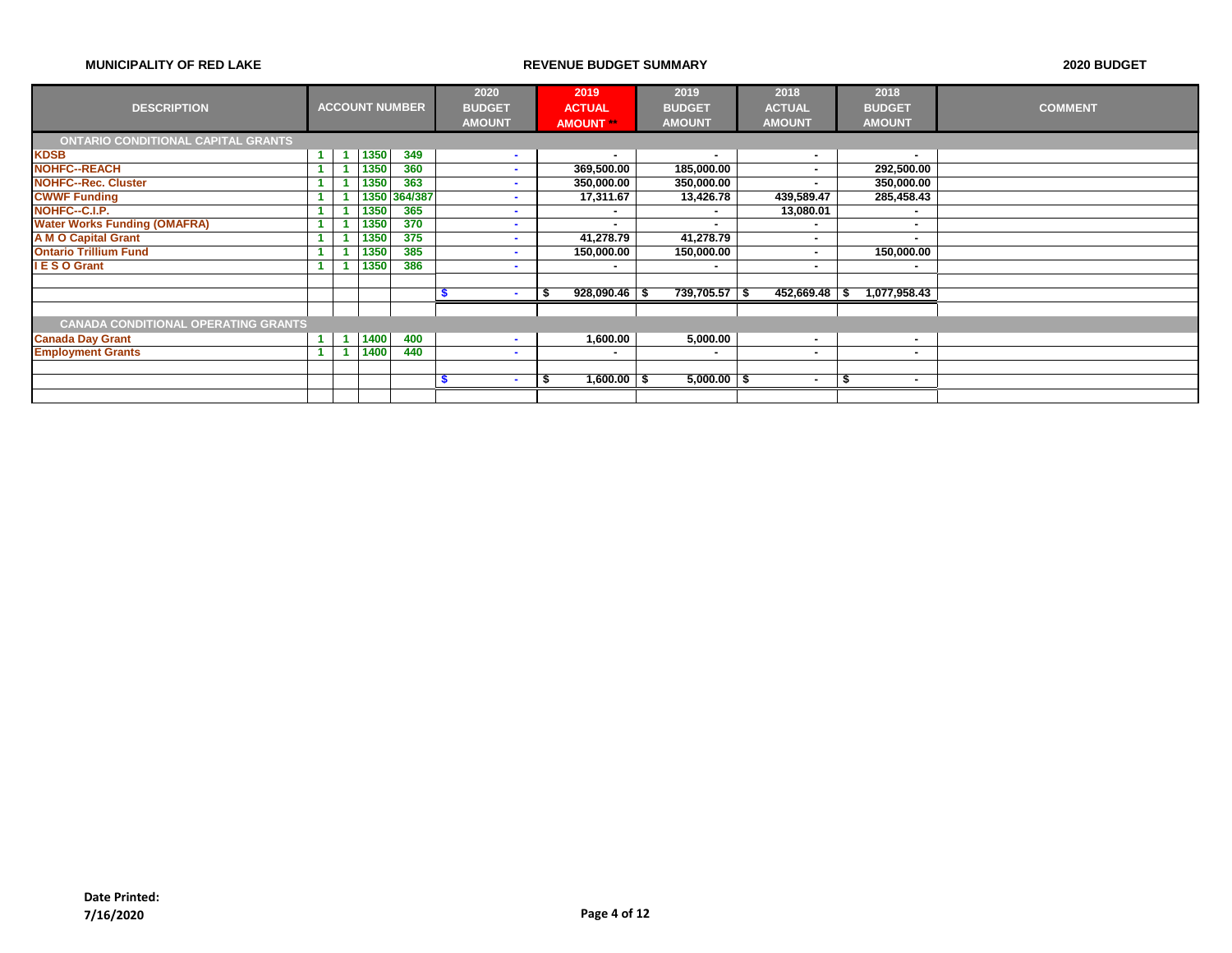|                                                    |                      |                      |      |                       | 2020          | 2019          | 2019                                   | 2018                     | 2018          |                                         |
|----------------------------------------------------|----------------------|----------------------|------|-----------------------|---------------|---------------|----------------------------------------|--------------------------|---------------|-----------------------------------------|
| <b>DESCRIPTION</b>                                 |                      |                      |      | <b>ACCOUNT NUMBER</b> | <b>BUDGET</b> | <b>ACTUAL</b> | <b>BUDGET</b>                          | <b>ACTUAL</b>            | <b>BUDGET</b> | <b>COMMENT</b>                          |
|                                                    |                      |                      |      |                       | <b>AMOUNT</b> | <b>AMOUNT</b> | <b>AMOUNT</b>                          | <b>AMOUNT</b>            | <b>AMOUNT</b> |                                         |
| <b>CANADA CAPITAL GRANTS</b>                       |                      |                      |      |                       |               |               |                                        |                          |               |                                         |
| <b>Federal Gas Tax Funding--Current Year</b>       |                      | -1                   | 1450 | 450                   | 249,181.82    | 552,210.30    | 249,181.82                             | 148,743.96               | 283,965.94    |                                         |
| <b>Federal Gas Tax Funding--Deferred</b>           | 1 <sup>1</sup>       | $\blacktriangleleft$ | 1450 | 450                   | (249, 181.82) | (552, 210.30) | (249, 181.82)                          | (148, 743.96)            | (283, 965.94) |                                         |
| <b>Gas Tax Revenue--1955</b>                       | 1.                   | -1                   | 1450 | 450                   |               |               |                                        |                          | 59,020.80     |                                         |
| <b>Gas Tax Revenue--1960</b>                       |                      |                      | 1450 | 450                   |               |               |                                        |                          |               |                                         |
| <b>Gas Tax Revenue--2200</b>                       |                      |                      | 1450 | 450                   |               |               |                                        | ٠                        |               |                                         |
| <b>Gas Tax Revenue--2300</b>                       |                      |                      | 1450 | 450                   | 14,653.44     | 171,720.00    | 12,211.20                              |                          |               | Natural gas pressure washer             |
| <b>Gas Tax Revenue--2400/2405</b>                  |                      | -1                   | 1450 | 450                   |               | 7,794.82      | 12,720.00                              | 32,484.34                | 83,555.14     |                                         |
| <b>Gas Tax Revenue--2754</b>                       |                      |                      | 1450 | 450                   | 4,019.52      |               |                                        |                          |               |                                         |
| <b>Gas Tax Revenue--2757</b>                       |                      |                      | 1450 | 450                   |               | 283,397.90    | 263.221.04                             | $\blacksquare$           |               |                                         |
| <b>Gas Tax Revenue--2790</b>                       | $\blacksquare$       | -1                   | 1450 | 450                   |               | 3,448.65      | 4,340.83                               | 12,909.11                |               |                                         |
| <b>Gas Tax Revenue--2800</b>                       | $\blacktriangleleft$ |                      | 1450 | 450                   |               |               |                                        | 28,195.66                |               |                                         |
| <b>Gas Tax Revenue--2955</b>                       | 1 <sup>1</sup>       | -1                   | 1450 | 450                   | 44,774.40     | ٠             | 59,020.80                              |                          |               | <b>Gblock Capital</b>                   |
| <b>Accessibility Grant</b>                         | 1 <sup>1</sup>       | $\blacktriangleleft$ | 1450 | 453                   |               |               |                                        |                          | 50,000.00     |                                         |
| O C I F Grants                                     | 1                    |                      | 1450 | 454                   | 233,840.00    | 228,167.00    | 228,167.00                             | 146,185.00               | 146,185.00    |                                         |
| O C I F Grants--Deferred                           | 1.                   |                      | 1450 | 454                   | (233, 840.00) | (228, 167.00) | (228, 167.00)                          | (146, 185.00)            |               | All OCIF being deferred for big project |
| <b>O C I F Grants--Deferred Usage</b>              | 1.                   | -1                   | 1450 | 454                   |               |               |                                        | 82,250.00                |               |                                         |
| O C I F Grants--ICIP Usage                         | 1.                   | -1                   | 1450 | 454                   | 384,113.50    |               |                                        |                          | 2,000,000.00  |                                         |
| <b>Fed-Nor--Pavilion/Rec Cluster</b>               |                      | -4                   | 1450 | 455                   |               | 248,818.00    | 250,000.00                             | $\blacksquare$           |               |                                         |
| <b>Fed-Nor--REACH</b>                              |                      | -1                   | 1450 | 456                   |               | 73,900.00     | 36,950.00                              |                          |               |                                         |
| <b>Fed-Nor--REACH Feasibility</b>                  | 1.                   | -4                   | 1450 | 463                   |               |               |                                        | 2,321.00                 |               |                                         |
| <b>Fed-Nor--Walkable Trails</b>                    | 1.                   | -1                   | 1450 | 464                   |               |               |                                        |                          |               |                                         |
| <b>Fed-Nor--Strategic Plan</b>                     | 1.                   |                      | 1450 | 465                   |               | ٠             |                                        | $\overline{\phantom{a}}$ |               |                                         |
| <b>CCSF--REACH</b>                                 | 1.                   | $\blacktriangleleft$ | 1450 | 467                   | $\sim$        | 110,850.00    | 55,425.00                              |                          |               |                                         |
| <b>Federation of Canadian Municipalities (FCM)</b> | 1 <sup>1</sup>       | -1                   | 1450 | 470                   |               |               | 92,125.00                              | 29,235.00                | 29,235.00     |                                         |
| A.C.A.P. Grant                                     | 1.                   | -1                   | 1450 | 473                   | 2,165,197.89  | 4,770,560.57  | 9,764,122.00                           | 91,947.37                | 6,740,000.00  |                                         |
| <b>Canada--Pavilion Accessibility Grant</b>        | -1                   | -1                   | 1450 | 474                   |               |               | 50,000.00                              | 50.000.00                |               |                                         |
| <b>Canada 150 Grant</b>                            | 1.                   | -1                   | 1450 | 475                   |               |               |                                        |                          |               |                                         |
| <b>ICIP Rural &amp; Northern Funding Stream</b>    | $\blacksquare$       | $\blacktriangleleft$ | 1450 | 476                   | 2,280,491.74  |               |                                        |                          |               |                                         |
|                                                    |                      |                      |      |                       |               |               |                                        |                          |               |                                         |
|                                                    |                      |                      |      |                       | 4,893,250.49  |               | $5,670,489.94$   \$ 10,600,135.87   \$ | 329,342.48               | 9,107,995.94  |                                         |
|                                                    |                      |                      |      |                       |               |               |                                        |                          |               |                                         |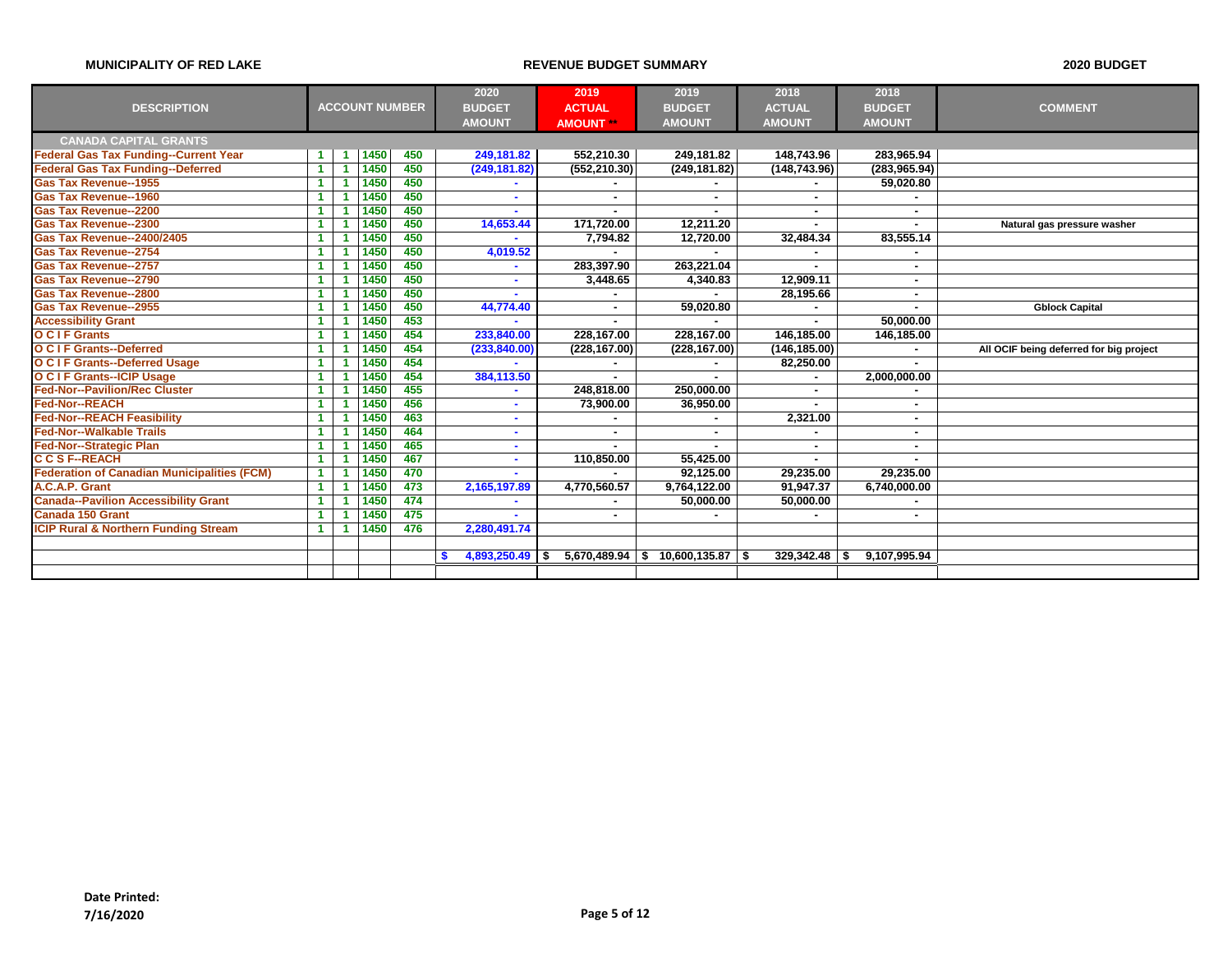|                                              |                      |                      |      |                       | 2020          | 2019                    | 2019          | 2018              | 2018          |                |
|----------------------------------------------|----------------------|----------------------|------|-----------------------|---------------|-------------------------|---------------|-------------------|---------------|----------------|
| <b>DESCRIPTION</b>                           |                      |                      |      | <b>ACCOUNT NUMBER</b> | <b>BUDGET</b> | <b>ACTUAL</b>           | <b>BUDGET</b> | <b>ACTUAL</b>     | <b>BUDGET</b> | <b>COMMENT</b> |
|                                              |                      |                      |      |                       | <b>AMOUNT</b> | <b>AMOUNT</b>           | <b>AMOUNT</b> | <b>AMOUNT</b>     | <b>AMOUNT</b> |                |
| <b>USER FEES AND CHARGES</b>                 |                      |                      |      |                       |               |                         |               |                   |               |                |
| <b>Water System--Consumption Charges</b>     | -1                   | -1                   | 1500 | 500                   | 1,018,000.00  | 1,018,017.24            | 1,017,137.50  | 1,110,425.92      | 912,500.00    |                |
| <b>Water System--Distribution Fees</b>       | $\blacktriangleleft$ | $\blacktriangleleft$ | 1500 | 501                   | 340,000.00    | 333,340.57              | 327,700.00    | 335,688.41        | 327,700.00    |                |
| <b>Water System--Infrastructure Renewal</b>  | $\blacktriangleleft$ | -1                   | 1500 | 502                   | 551,800.00    | 540,979.12              | 538,200.00    | 542,240.94        | 538,200.00    |                |
| <b>Water System--Reinstatement Charges</b>   | $\blacktriangleleft$ | 1                    | 1500 | 503                   |               |                         |               |                   |               |                |
| <b>Sewage System--Consumption Charges</b>    | $\blacktriangleleft$ | -1                   | 1500 | 505                   | 620.000.00    | 621,474.39              | 510,350.00    | 649,064.52        | 455.000.00    |                |
| <b>Sewage System--Distribution Fees</b>      | $\blacktriangleleft$ | -1                   | 1500 | 506                   | 163,000.00    | 160,731.54              | 158,450.00    | 161,262.07        | 158,450.00    |                |
| <b>Sewage System--Infrastructure Renewal</b> | $\blacktriangleleft$ | $\blacktriangleleft$ | 1500 | 507                   | 161,000.00    | 158,246.61              | 156,950.00    | 158,296.38        | 156,950.00    |                |
| <b>Collection Fees--Property</b>             | $\blacktriangleleft$ | 1                    | 1500 | 510                   | 10,000.00     | 36,987.95               | 10,000.00     | 23,260.81         | 7,500.00      |                |
| Day Care User Fees--Red Lake                 | -1                   | 1                    | 1500 | 511                   | 240,000,00    | 195,137.07              | 240,000,00    | 273.115.19        | 203.750.00    |                |
| Day Care User Fees--Golden                   | $\blacktriangleleft$ | $\blacktriangleleft$ | 1500 | 512                   | 250,000.00    | 251,183.50              | 250,000.00    | 299,857.63        | 209,150.00    |                |
| Day Care User Fees--St. John's               | $\blacktriangleleft$ | $\blacktriangleleft$ | 1500 | 513                   | 80,000.00     | 79,807.32               | 233,051.17    | 18,073.89         | 51,625.00     |                |
| <b>Ferry Fares</b>                           | $\blacktriangleleft$ | -1                   | 1500 | 525                   | 11,000.00     | 12,612.34               | 11,000.00     | 9,279.20          | 11,000.00     |                |
| <b>Cemetery Plot Sales</b>                   | $\mathbf{1}$         | $\blacktriangleleft$ | 1500 | 530                   | 20,000.00     | 17,227.05               | 20,000.00     | 24,209.05         | 18,500.00     |                |
| <b>W.D.S. Revenue--Property Standards</b>    | $\blacktriangleleft$ | -1                   | 1500 | 533                   | 10,000.00     | 19,716.41               | 8,000.00      | 12,724.50         |               |                |
| <b>W.D.S. Revenue--Recoveries</b>            | $\blacktriangleleft$ | 1                    | 1500 | 534                   | 20,000.00     | 33,856.57               | 10,000.00     | 24,275.25         | 7,500.00      |                |
| <b>W.D.S. Revenue--Tipping Fees</b>          | $\blacktriangleleft$ | -1                   | 1500 | 535                   | 101,500.00    | 101,972.61              | 101,294.01    | 272,142.64        | 100,000.00    |                |
| <b>W.D.S. Revenue--Other Fees</b>            | $\blacktriangleleft$ | $\blacktriangleleft$ | 1500 | 536                   | 1,000.00      | 433.00                  | 1,500.00      | (18,035.69)       | 1,500.00      |                |
| <b>W.D.S. Revenue--Bag Tags</b>              | $\blacktriangleleft$ | $\blacktriangleleft$ | 1500 | 537                   | 95,000.00     | 94,500.00               | 100,000.00    | 114,491.00        | 118,914.00    |                |
| <b>W.D.S. Revenue--Dump Tickets</b>          | 1                    | -1                   | 1500 | 538                   | 6,500.00      | 6,460.00                | 10,000.00     | 12,140.00         | 7,500.00      |                |
| <b>Commissions--Dump Tickets</b>             | $\overline{1}$       | -1                   | 1500 | 539                   | (14,000.00)   | (12, 517.50)            | (16,000.00)   | (14, 850.00)      | (16, 722.00)  |                |
| <b>Memorial Tree Program</b>                 | $\blacktriangleleft$ | $\blacktriangleleft$ | 1500 | 540                   | 1,000.00      | 720.00                  | 1,500.00      | 1,440.00          | 1,500.00      |                |
| <b>Communities in Bloom Revenue</b>          | $\blacktriangleleft$ | -1                   | 1500 | 541                   | ÷.            |                         | 5,000.00      | 5,681.70          | 4,750.00      |                |
| <b>Building Rental Revenue</b>               | $\blacktriangleleft$ | 1                    | 1500 | 545                   | 152,000.00    | 137,297.68              | 152,000.00    | 155,542.62        | 166,245.80    |                |
| <b>Airport--General Revenue</b>              | $\blacktriangleleft$ | -1                   | 1500 | 550                   | 1,129,136.00  | 1,150,300.93            | 1,162,758.00  | 1,107,123.00      | 1,082,071.00  |                |
| <b>Airport--AIF Fees</b>                     | $\blacktriangleleft$ | $\blacktriangleleft$ | 1500 | 550                   | $\sim$        | $\sim$                  | $\sim$        | $\blacksquare$    | $\mathbf{r}$  |                |
| <b>Airport--Parking Fees</b>                 | $\blacktriangleleft$ | $\blacktriangleleft$ | 1500 | 550                   | $\sim$        | $\blacksquare$          | $\sim$        |                   | $\sim$        |                |
| <b>Airport--Space Rentals</b>                | $\blacktriangleleft$ | -1                   | 1500 | 551                   | $\mathbf{r}$  |                         | $\sim$        | (9,944.20)        | $\sim$        |                |
| <b>Airport--Prior Year Adjustment</b>        | $\blacktriangleleft$ | $\blacktriangleleft$ | 1500 | 552                   | $\sim$        | (53,857.67)             | $\sim$        | 98.831.53         | $\sim$        |                |
| <b>Other Resale Items</b>                    | $\blacktriangleleft$ | $\blacktriangleleft$ | 1500 | 553                   | 1,000.00      | 121.09                  | 1,200.00      | 805.16            | 1,200.00      |                |
| <b>Credit Card User Fees</b>                 | $\blacktriangleleft$ | -1                   | 1500 | 565                   | 800.00        | 693.41                  | 800.00        | 925.51            | 750.00        |                |
| <b>Planning Fees</b>                         | $\blacktriangleleft$ | -1                   | 1500 | 570                   | 5,000.00      | 5,900.00                | 4,500.00      | 5,000.00          | 4,000.00      |                |
| <b>Custom Works Revenue</b>                  | $\blacktriangleleft$ | $\blacktriangleleft$ | 1500 | 580                   | 20,000.00     | 20,410.98               | 25,000.00     | 32,645.12         | 25,000.00     |                |
| <b>AMEX Points Redemption</b>                | $\blacktriangleleft$ | $\blacktriangleleft$ | 1500 | 593                   | $\mathbf{r}$  |                         | 3,000.00      |                   |               |                |
| <b>Recovery of Legal Fees</b>                | $\blacktriangleleft$ | 1                    | 1500 | 594                   | $\sim$        | $\sim$                  |               | $\blacksquare$    | $\sim$        |                |
| <b>Recovery of Bad Debts</b>                 | $\blacktriangleleft$ | -1                   | 1500 | 595                   | $\sim$        |                         | $\sim$        |                   | $\sim$        |                |
| <b>Elections Fees</b>                        | $\blacktriangleleft$ | $\blacktriangleleft$ | 1500 | 597                   | ÷.            | (776.25)                | $\sim$        | 1,300.00          | $\sim$        |                |
| <b>Miscellaneous User Fees</b>               | $\blacktriangleleft$ | -1                   | 1500 | 598                   | 5,000.00      | 11,660.24               | 5,000.00      | 2,278.37          | 5,000.00      |                |
| <b>Miscellaneous</b>                         | $\blacktriangleleft$ | $\blacktriangleleft$ | 1500 | 599                   | 2,000.00      | 16,695.98               | 2,000.00      | 31,167.10         | 2,000.00      |                |
|                                              |                      |                      |      |                       |               |                         |               |                   |               |                |
|                                              |                      |                      |      |                       | 5,000,736.00  | $4,959,332.18$ \$<br>\$ | 5,050,390.68  | $5,440,457.62$ \$ | 4,561,533.80  |                |
|                                              |                      |                      |      |                       |               |                         |               |                   |               |                |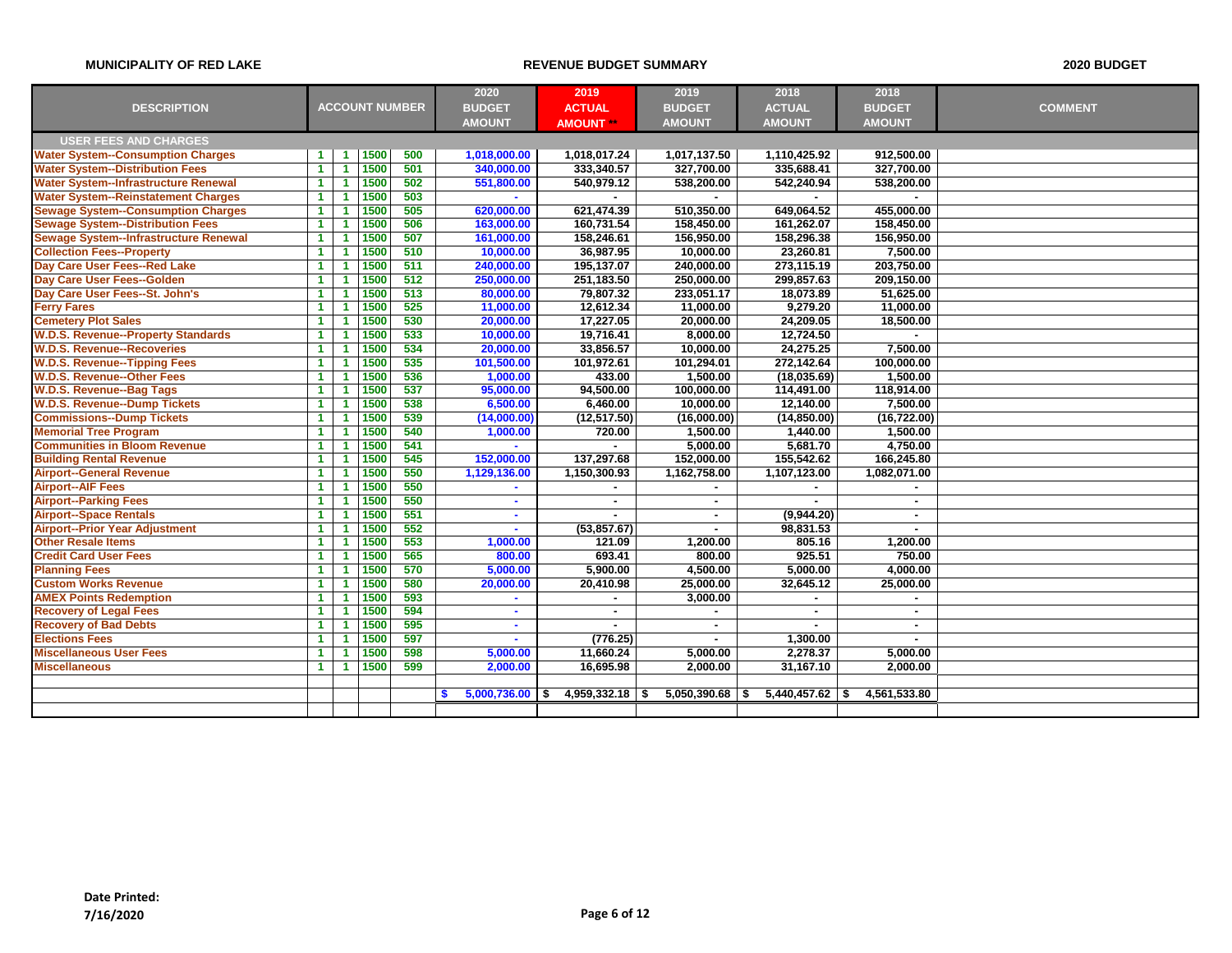|                                |      |                       | 2020            | 2019            | 2019            | 2018          |              | 2018          |                |
|--------------------------------|------|-----------------------|-----------------|-----------------|-----------------|---------------|--------------|---------------|----------------|
| <b>DESCRIPTION</b>             |      | <b>ACCOUNT NUMBER</b> | <b>BUDGET</b>   | <b>ACTUAL</b>   | <b>BUDGET</b>   | <b>ACTUAL</b> |              | <b>BUDGET</b> | <b>COMMENT</b> |
|                                |      |                       | <b>AMOUNT</b>   | <b>AMOUNT</b>   | <b>AMOUNT</b>   | <b>AMOUNT</b> |              | <b>AMOUNT</b> |                |
| <b>LICENSES AND PERMITS</b>    |      |                       |                 |                 |                 |               |              |               |                |
| <b>Building Permits</b>        | 1600 | 600                   | 7,000.00        | 57,293.00       | 7,000.00        |               | 9.014.00     | 5,000.00      |                |
| <b>Pet Control--Dog Tags</b>   | 1600 | 605                   | 7,000.00        | 9,470.00        | 7,000.00        |               | 6,790.00     | 8,125.00      |                |
| <b>Lottery Licenses</b>        | 1600 | 610                   | 2,500.00        | 4,149.81        | 2,500.00        |               | 2,726.71     | 2,350.00      |                |
| <b>Business Licenses</b>       | 1600 | 615                   | 7,500.00        | 11,025.00       | 7,500.00        |               | 7,850.00     | 12,000.00     |                |
| <b>Marriage Licenses</b>       | 1600 | 620                   | 3,000.00        | 4,133.00        | 3,000.00        |               | 3,352.00     | 2,000.00      |                |
| <b>Marriage Ceremony Fees</b>  | 1600 | 621                   | 2,500.00        | 4,550.00        | 2,500.00        |               | 2,575.00     | 2,500.00      |                |
| <b>Fire Permits</b>            | 1600 | 625                   | 12,500.00       | 15,085.00       | 12,500.00       |               | 12,110.00    | 12,500.00     |                |
| <b>False Alarm Call Outs</b>   | 1600 | 626                   | 750.00          |                 | 750.00          |               | 2,625.00     |               |                |
| <b>Fire Report Revenue</b>     | 1600 | 627                   | ۰               | (3, 138.87)     |                 |               | 3,213.87     |               |                |
| <b>Other Fire Services</b>     | 1600 | 630                   | 17,500.00       | 21,682.12       | 600.00          |               | 5,836.08     |               |                |
| <b>Tax Certificates</b>        | 1600 | 630                   | 7,000.00        | 5,490.00        | 7,000.00        |               | 8,850.00     | 6,000.00      |                |
| <b>Taxi Licenses</b>           | 1600 | 635                   | 800.00          | 1,300.00        | 800.00          |               | 895.00       | 650.00        |                |
| <b>Death Registrations</b>     | 1600 | 640                   | 1,250.00        | 1,375.00        | 1,250.00        |               | 1,575.00     | 1,250.00      |                |
| <b>Parking Rentals/Permits</b> | 1600 | 645                   | 9,500.00        | 9,526.36        | 9,500.00        |               | 8,806.44     | 9,500.00      |                |
| <b>Aggregate--Licence Fees</b> | 1600 | 650                   |                 | 3,343.32        |                 |               | ۰            |               |                |
|                                |      |                       |                 |                 |                 |               |              |               |                |
|                                |      |                       | $78,800.00$ \\$ | $145,283.74$ \$ | $61,900.00$ \\$ |               | 76,219.10 \$ | 61,875.00     |                |
|                                |      |                       |                 |                 |                 |               |              |               |                |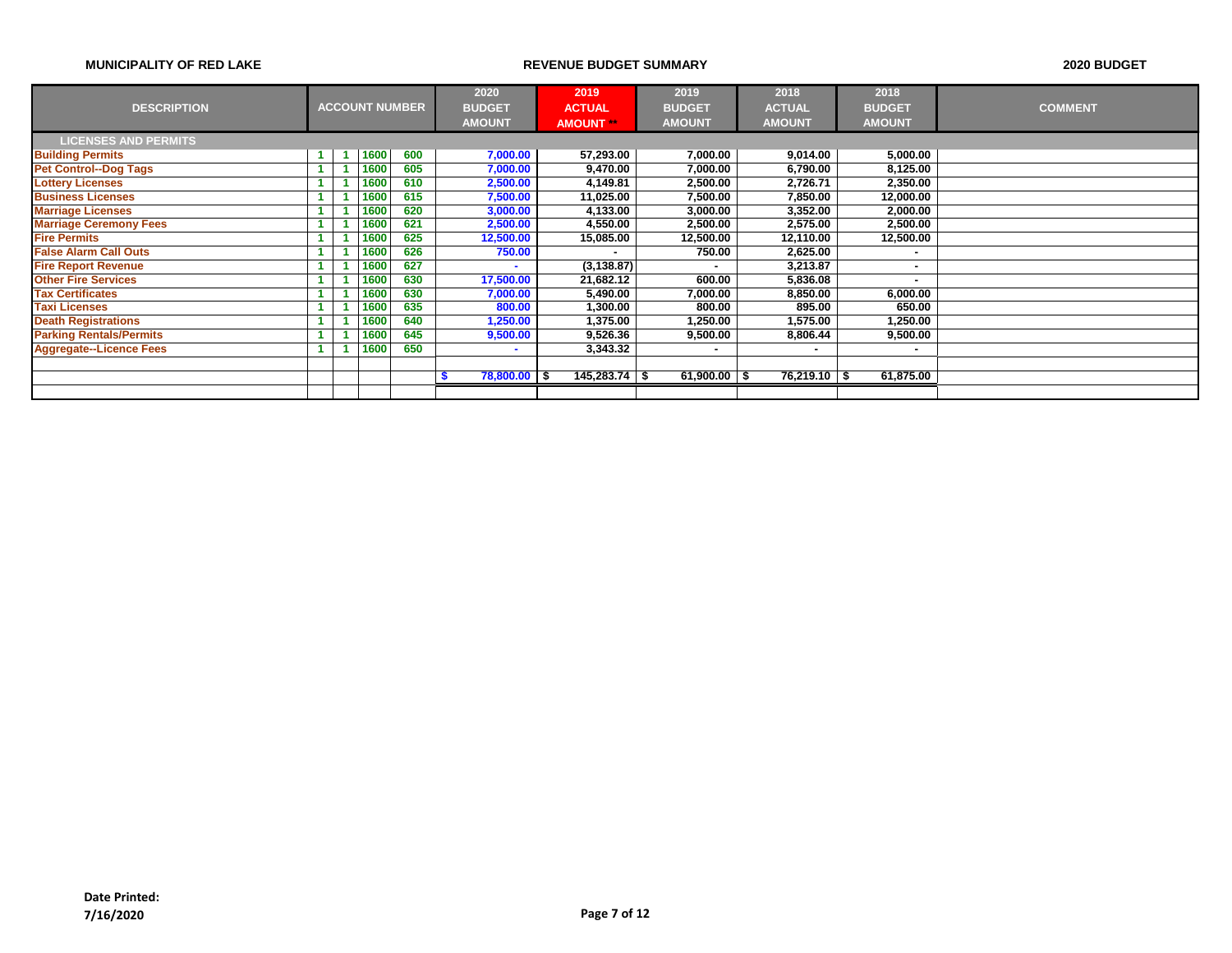|                                       |                      |      |                       |   | 2020            | 2019                 | 2019          |                  |     | 2018              | 2018          |                |
|---------------------------------------|----------------------|------|-----------------------|---|-----------------|----------------------|---------------|------------------|-----|-------------------|---------------|----------------|
| <b>DESCRIPTION</b>                    |                      |      | <b>ACCOUNT NUMBER</b> |   | <b>BUDGET</b>   | <b>ACTUAL</b>        | <b>BUDGET</b> |                  |     | <b>ACTUAL</b>     | <b>BUDGET</b> | <b>COMMENT</b> |
|                                       |                      |      |                       |   | <b>AMOUNT</b>   | <b>AMOUNT</b>        | <b>AMOUNT</b> |                  |     | <b>AMOUNT</b>     | <b>AMOUNT</b> |                |
| <b>RECREATION</b>                     |                      |      |                       |   |                 |                      |               |                  |     |                   |               |                |
| <b>Arena Rentals</b>                  | 1                    | 1700 | 705                   |   | 8,000.00        | 2,885.19             |               | 8,000.00         |     | 10,036.10         | 5,500.00      |                |
| <b>Cochenour Hall Rentals</b>         | $\mathbf{1}$         | 1700 | 710                   |   | 10,000.00       | 11,726.03            |               | 10,000.00        |     | 10,113.67         | 8.500.00      |                |
| <b>Arena Boards Advertising</b>       |                      | 1700 | 715                   |   | 5,000.00        | 2,473.00             |               | 5,000.00         |     | 6,958.00          | 700.00        |                |
| <b>Arena Ice Rentals/Open Skating</b> |                      | 1700 | 720                   |   | 95,000.00       | 67,366.70            |               | 115,000.00       |     | 97.487.50         | 115,000.00    |                |
| <b>Ball Field Fees</b>                | $\blacktriangleleft$ | 1700 | 730                   |   | 2,000.00        | 345.00               |               | 2,000.00         |     | 2.538.88          | 1.775.00      |                |
| <b>Community Centre--Concession</b>   |                      | 1700 | 735                   |   | 500.00          | 1,969.88             |               | 1,800.00         |     | 2,256.77          | 1,700.00      |                |
| <b>Community Centre--Drop In</b>      |                      | 1700 | 740                   |   | 2,500.00        | 4,702.82             |               | 3,400.00         |     | 4,072.01          | 3,350.00      |                |
| <b>Community Centre--Memberships</b>  | $\blacktriangleleft$ | 1700 | 745                   |   | 20,000.00       | 28,714.58            |               | 26,000.00        |     | 27,223.82         | 25,500.00     |                |
| <b>Community Centre--Passes</b>       |                      | 1700 | 750                   |   | 2,500.00        | 4,404.54             |               | 4,000.00         |     | 3,949.15          | 4,000.00      |                |
| <b>Recreation Equipment Rentals</b>   |                      | 1700 | 755                   |   | 1,000.00        | 1,216.77             |               | 1,300.00         |     | 990.50            | 1,300.00      |                |
| <b>Red Lake Triathalon Revenue</b>    | $\blacktriangleleft$ | 1700 | 764                   |   | ٠               | 401.24               |               |                  |     |                   |               |                |
| <b>Recreation--Special Events</b>     |                      | 1700 | 765                   |   | 350.00          | 5,513.19             |               | 350.00           |     | 518.43            | 350.00        |                |
| <b>Recreation Donations</b>           |                      | 1700 | 766                   |   | ۰               |                      |               |                  |     | $\blacksquare$    | н.            |                |
| <b>Court Recoveries</b>               | 1                    | 1700 | 770                   |   | ٠               | 300.00               |               |                  |     | $\blacksquare$    |               |                |
|                                       |                      |      |                       |   |                 |                      |               |                  |     |                   |               |                |
|                                       |                      |      |                       | S | $146,850.00$ \$ | $132,018.94$ \$      |               | $176,850.00$ \\$ |     | $166, 144.83$ \\$ | 167,675.00    |                |
|                                       |                      |      |                       |   |                 |                      |               |                  |     |                   |               |                |
| <b>DONATIONS</b>                      |                      |      |                       |   |                 |                      |               |                  |     |                   |               |                |
| <b>Donations--Parks</b>               | 1                    | 1750 | 762                   |   | ۰               | 196.45               |               |                  |     | ٠                 |               |                |
| <b>Donations--KDMA</b>                |                      | 1750 | 766                   |   | ٠               | 10,650.00            |               | ٠.               |     |                   | ۰.            |                |
| <b>Donations--Recreation</b>          |                      | 1750 | 768                   |   | ۰               | 1,750.00             |               | ٠                |     | 6,635.00          | ۰.            |                |
| <b>Donations--OEYC</b>                |                      | 1750 | 769                   |   | ۰               |                      |               |                  |     |                   |               |                |
| <b>Donations--Fire Service</b>        | $\blacktriangleleft$ | 1750 | 771                   |   | ۰               |                      |               |                  |     | ۰                 |               |                |
| <b>Donations--REACH Building Fund</b> | 1                    | 1750 | 775                   |   | ۰.              | 17,329.19            |               | ٠.               |     | 3,670.00          | н.            |                |
|                                       |                      |      |                       |   |                 |                      |               |                  |     |                   |               |                |
|                                       |                      |      |                       | S | ۰               | \$<br>$29,925.64$ \$ |               |                  | - 5 | $10,305.00$ \$    | <b>м</b>      |                |
|                                       |                      |      |                       |   |                 |                      |               |                  |     |                   |               |                |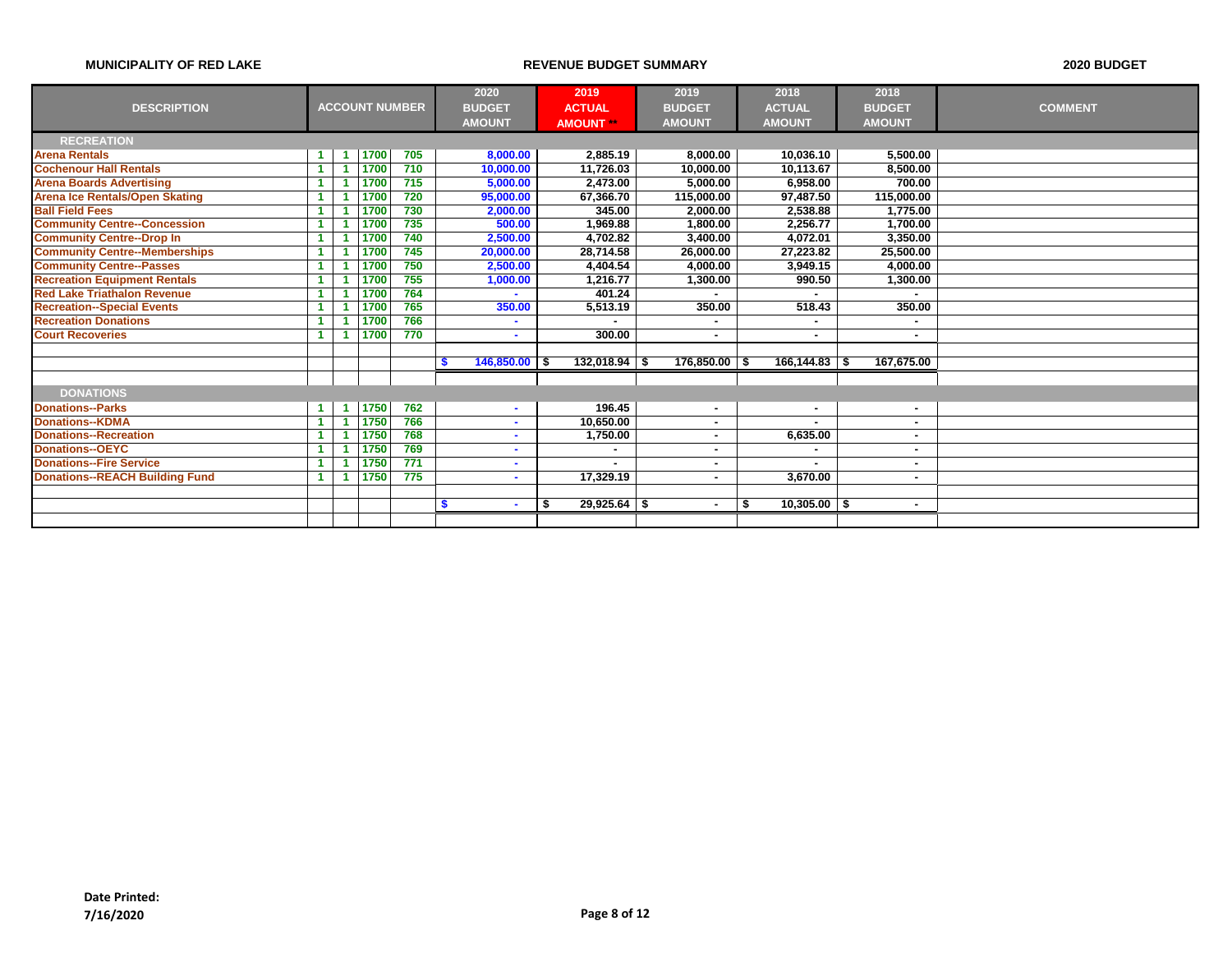|                                               |                      |                      |      |                       |   | 2020            | 2019             | 2019             | 2018            | 2018          |           |                |
|-----------------------------------------------|----------------------|----------------------|------|-----------------------|---|-----------------|------------------|------------------|-----------------|---------------|-----------|----------------|
| <b>DESCRIPTION</b>                            |                      |                      |      | <b>ACCOUNT NUMBER</b> |   | <b>BUDGET</b>   | <b>ACTUAL</b>    | <b>BUDGET</b>    | <b>ACTUAL</b>   | <b>BUDGET</b> |           | <b>COMMENT</b> |
|                                               |                      |                      |      |                       |   | <b>AMOUNT</b>   | <b>AMOUNT</b> ** | <b>AMOUNT</b>    | <b>AMOUNT</b>   | <b>AMOUNT</b> |           |                |
| <b>SERVICE CHARGES AND PENALTIES</b>          |                      |                      |      |                       |   |                 |                  |                  |                 |               |           |                |
| <b>Water and Sewer Penalties and Interest</b> | $\blacktriangleleft$ | и                    | 1800 | 800                   |   | 70,000.00       | 90,284.41        | 70,000.00        | 103,086.32      |               | 60,000.00 |                |
| <b>A/R Service Charges</b>                    | $\blacktriangleleft$ |                      | 1800 | 805                   |   | 2,000.00        | 5,862.15         | 2,000.00         | 6,364.71        |               | 1,900.00  |                |
| <b>Taxation Penalties and Interest</b>        |                      |                      | 1800 | 810                   |   | 250,000.00      | (7, 375.48)      | 250,000.00       | 495,409.31      | 250,000.00    |           |                |
| <b>N S F Cheque Fees</b>                      |                      |                      | 1800 | 815                   |   | ۰               |                  |                  | 300.00          |               | ٠         |                |
|                                               |                      |                      |      |                       |   |                 |                  |                  |                 |               |           |                |
|                                               |                      |                      |      |                       |   | $322,000.00$ \$ | $88,771.08$ \$   | $322,000.00$ \$  | $605,160.34$ \$ | 311,900.00    |           |                |
|                                               |                      |                      |      |                       |   |                 |                  |                  |                 |               |           |                |
| <b>PROVINCIAL OFFENSES</b>                    |                      |                      |      |                       |   |                 |                  |                  |                 |               |           |                |
| <b>Provincial Offenses Act Revenue</b>        | $\blacktriangleleft$ | $\blacktriangleleft$ | 1810 | 555                   |   | 23,000.00       | 21,883.23        | 25,000.00        | 24,457.60       |               | 40,000.00 |                |
|                                               |                      |                      |      |                       |   |                 |                  |                  |                 |               |           |                |
|                                               |                      |                      |      |                       | S | $23,000.00$ \$  | $21,883.23$ \$   | $25,000.00$ \ \$ | $24,457.60$ \$  |               | 40,000.00 |                |
|                                               |                      |                      |      |                       |   |                 |                  |                  |                 |               |           |                |
| <b>BY-LAW FINES</b>                           |                      |                      |      |                       |   |                 |                  |                  |                 |               |           |                |
| <b>Bylaw Fines--Pet Control</b>               | $\blacktriangleleft$ | -1                   | 1820 | 556                   |   | 1,000.00        | 545.00           | 1,000.00         | 675.00          |               | 1,350.00  |                |
| <b>Bylaw Fines--All Other</b>                 | $\blacktriangleleft$ |                      | 1820 | 557                   |   | 2,000.00        | 2,985.00         | 2,000.00         | 1,440.00        |               | 2,500.00  |                |
| <b>Bylaw--Contract Revenue</b>                | $\blacktriangleleft$ |                      | 1820 | 558                   |   | 18,035.00       | 6,976.00         |                  | ۰               |               |           |                |
|                                               |                      |                      |      |                       |   |                 |                  |                  |                 |               |           |                |
|                                               |                      |                      |      |                       |   | $21,035.00$ \$  | $10,506.00$ \ \$ | 3,000.00         | $2,115.00$ \$   |               | 3,850.00  |                |
|                                               |                      |                      |      |                       |   |                 |                  |                  |                 |               |           |                |
|                                               |                      |                      |      |                       |   |                 |                  |                  |                 |               |           |                |
|                                               |                      |                      |      |                       |   |                 |                  |                  |                 |               |           |                |
|                                               |                      |                      |      |                       |   |                 |                  |                  |                 |               |           |                |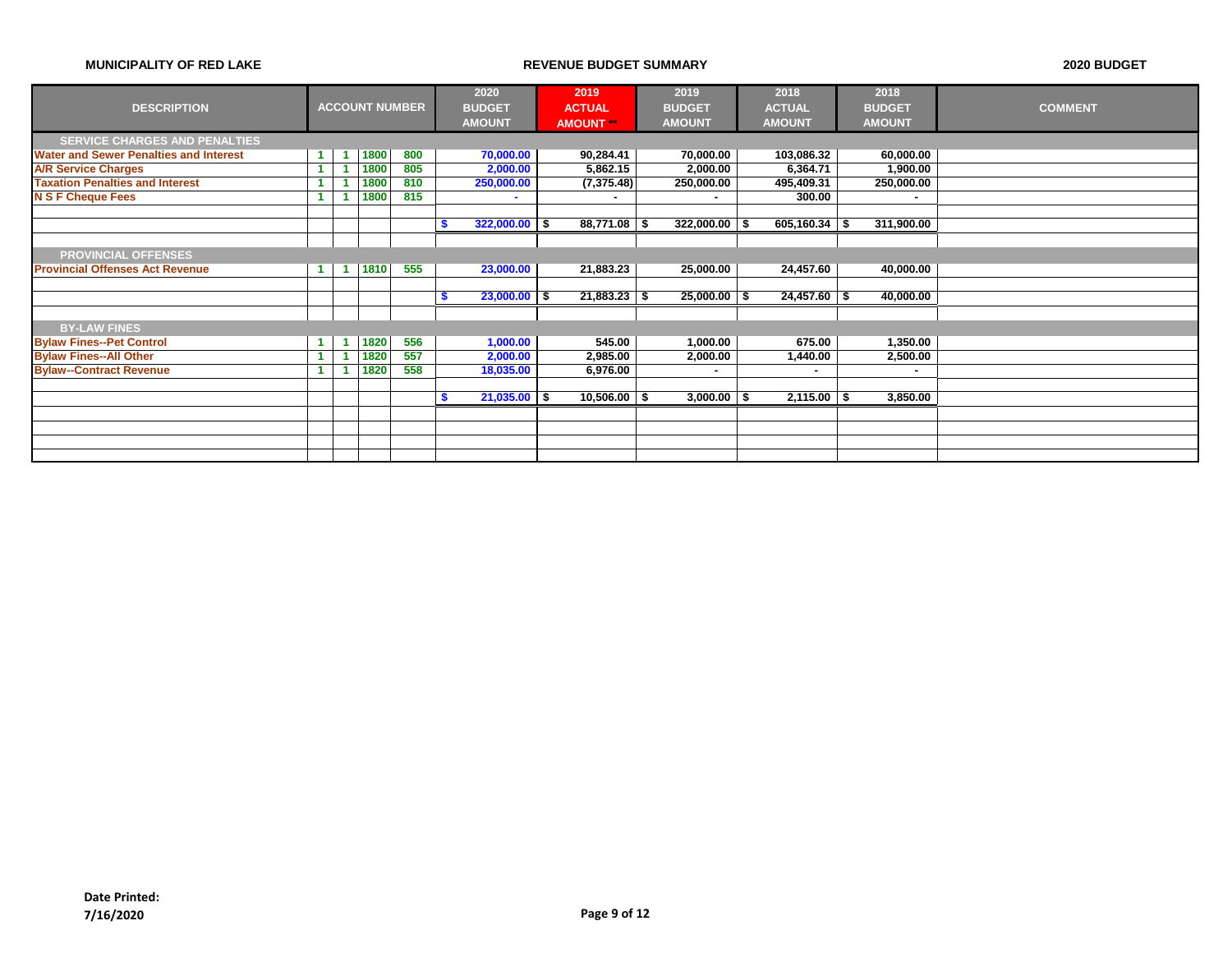|                                           |                      |                      |                       | 2020 | 2019                            | 2019                 | 2018                 | 2018                  |               |                |
|-------------------------------------------|----------------------|----------------------|-----------------------|------|---------------------------------|----------------------|----------------------|-----------------------|---------------|----------------|
| <b>DESCRIPTION</b>                        |                      |                      | <b>ACCOUNT NUMBER</b> |      | <b>BUDGET</b>                   | <b>ACTUAL</b>        | <b>BUDGET</b>        | <b>ACTUAL</b>         | <b>BUDGET</b> | <b>COMMENT</b> |
|                                           |                      |                      |                       |      | <b>AMOUNT</b>                   | <b>AMOUNT</b>        | <b>AMOUNT</b>        | <b>AMOUNT</b>         | <b>AMOUNT</b> |                |
| <b>INVESTMENT</b>                         |                      |                      |                       |      |                                 |                      |                      |                       |               |                |
| <b>Interest Earnings</b>                  | $\blacktriangleleft$ | -1                   | 1900                  | 900  | 1,600.00                        | 16,310.61            | 1,600.00             | 2,066.44              | 2,000.00      |                |
| <b>Interest Income--Reserves</b>          | -1                   | 1                    | 1900                  | 905  | 50,000.00                       | 59,522.13            | 30,000.00            | 51,266.90             | 15,275.00     |                |
| <b>Interest Income--Workings Funds</b>    | $\blacktriangleleft$ | 1                    | 1900                  | 910  | 20,000.00                       | 29,713.11            | 17,000.00            | 22,601.57             | 8,000.00      |                |
| <b>Interest Income--Gas Tax</b>           | $\blacktriangleleft$ | -1                   | 1900                  | 915  | 4,500.00                        | 25,097.09            | 4,500.00             | 6,417.72              | 4,500.00      |                |
| <b>Interest Income--Airport</b>           |                      |                      | 1900                  | 920  | 6,500.00                        | 80,807.16            | 6,500.00             | 4,484.02              | 22,150.00     |                |
| <b>Interest Income--REACH</b>             | 1                    | -1                   | 1900                  | 925  | ÷.                              | 93.96                |                      | 0.47                  |               |                |
|                                           |                      |                      |                       |      |                                 |                      |                      |                       |               |                |
|                                           |                      |                      |                       |      | $82,600.00$ \$<br>$\sqrt[6]{3}$ | $211,544.06$ \$      | $59,600.00$ \$       | $86,837.12$ \$        | 51,925.00     |                |
|                                           |                      |                      |                       |      |                                 |                      |                      |                       |               |                |
| <b>MUNICIPAL ASSET SALES</b>              |                      |                      |                       |      |                                 |                      |                      |                       |               |                |
| <b>Sale of Land</b>                       | $\blacktriangleleft$ | -1                   | 1950                  | 950  | $\sim$                          | 36,160.00            | $\blacksquare$       | 1,243.00              | $\sim$        |                |
| <b>Sale of Building /Equipment</b>        | $\blacktriangleleft$ | 1                    | 1950                  | 951  | $\sim$                          | 41,205.00            | ٠                    | 1,460.00              | $\sim$        |                |
| <b>Proceeds From Tax Sales</b>            | $\blacktriangleleft$ | 4                    | 1950                  | 952  | ٠                               | $\sim$               | ۰                    |                       | $\sim$        |                |
| <b>Sale of Miscellaneous Items</b>        | $\blacktriangleleft$ | -1                   | 1950                  | 953  | $\mathbf{r}$                    | ٠                    |                      | 155.00                | $\sim$        |                |
|                                           |                      |                      |                       |      |                                 |                      |                      |                       |               |                |
|                                           |                      |                      |                       |      | -\$                             | \$<br>$77,365.00$ \$ |                      | $2,858.00$ \$<br>-\$  | ٠             |                |
|                                           |                      |                      |                       |      |                                 |                      |                      |                       |               |                |
| <b>MISCELLANEOUS</b>                      |                      |                      |                       |      |                                 |                      |                      |                       |               |                |
| <b>Insurance Proceeds</b>                 | $\blacktriangleleft$ | $\blacktriangleleft$ | 1975                  | 975  | $\sim$                          | $\sim$               | $\sim$               | 9.821.03              | $\sim$        |                |
|                                           |                      |                      |                       |      |                                 |                      |                      |                       |               |                |
|                                           |                      |                      |                       |      | -\$<br>$\sim$                   | \$<br>$\sim$         | \$<br>$\blacksquare$ | $9,821.03$ \$<br>- \$ | $\sim$        |                |
|                                           |                      |                      |                       |      |                                 |                      |                      |                       |               |                |
| <b>LONG TERM DEBT PROCEEDS</b>            |                      |                      |                       |      |                                 |                      |                      |                       |               |                |
| <b>Proceeds From Long Term Debt--Bank</b> | $\blacktriangleleft$ | $\blacktriangleleft$ | 1980                  | 980  | 1,613,552.51                    | 1,500,000.00         | 1,225,024.04         | 1,908,000.00          | 2,988,677.58  |                |
|                                           |                      |                      |                       |      |                                 |                      |                      |                       |               |                |
|                                           |                      |                      |                       |      | $1,613,552.51$ \$<br>S          | $1,500,000.00$ \ \$  | $1,225,024.04$ \ \$  | $1,908,000.00$ \$     | 2,988,677.58  |                |
|                                           |                      |                      |                       |      |                                 |                      |                      |                       |               |                |
| <b>RESERVE FUNDS TRANSFERS</b>            |                      |                      |                       |      |                                 |                      |                      |                       |               |                |
| <b>Transfer From Capital Reserves</b>     | -1                   | $\blacktriangleleft$ | 1990                  | 990  | 298,826.50                      | 208,235.22           | 342,316.28           |                       |               |                |
| <b>Transfer From Operating Reserves</b>   | -1.                  | $\blacktriangleleft$ | 1990                  | 993  | 8,000.00                        | 5,013.44             | 18,000.00            | 5,134.00              | 82,250.00     |                |
| <b>Transfer To Capital Reserves</b>       | $\blacktriangleleft$ | -1                   | 1990                  | 990  | ÷.                              | $\sim$               |                      | $\blacksquare$        | $\sim$        |                |
| <b>Transfer To Operating Reserves</b>     | $\blacktriangleleft$ | -1                   | 1990                  | 993  | $\sim$                          | $\sim$               | ۰                    | $\blacksquare$        | $\sim$        |                |
|                                           |                      |                      |                       |      |                                 |                      |                      |                       |               |                |
|                                           |                      |                      |                       |      | $306,826.50$ \$<br><b>S</b>     | 213,248.66           | $360,316.28$ \$<br>S | 5,134.00              | 82,250.00     |                |
|                                           |                      |                      |                       |      |                                 |                      |                      |                       |               |                |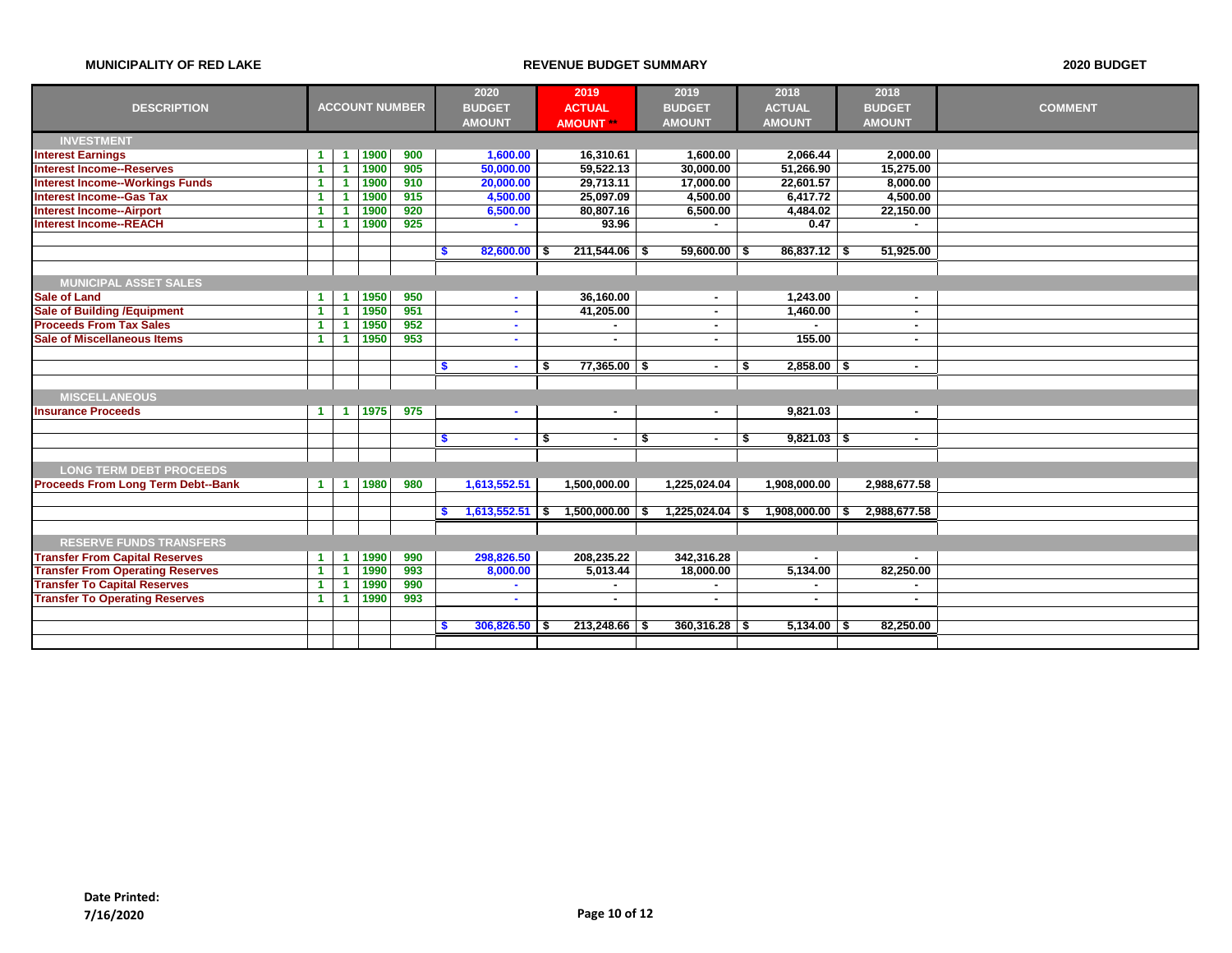| <b>DESCRIPTION</b>                       |  |      | <b>ACCOUNT NUMBER</b> | 2020<br><b>BUDGET</b><br><b>AMOUNT</b> |     | 2019<br><b>ACTUAL</b><br><b>AMOUNT</b> | 2019<br><b>BUDGET</b><br><b>AMOUNT</b> |      | 2018<br><b>ACTUAL</b><br><b>AMOUNT</b>            |      | 2018<br><b>BUDGET</b><br><b>AMOUNT</b> | <b>COMMENT</b> |
|------------------------------------------|--|------|-----------------------|----------------------------------------|-----|----------------------------------------|----------------------------------------|------|---------------------------------------------------|------|----------------------------------------|----------------|
| <b>TRANSFERS FROM RESERVES</b>           |  |      |                       |                                        |     |                                        |                                        |      |                                                   |      |                                        |                |
| <b>Communities in Bloom</b>              |  | 1991 | 991                   | <b>м.</b>                              |     | ٠                                      | н.                                     |      | $\sim$                                            |      | 4,000.00                               |                |
|                                          |  |      |                       |                                        |     |                                        |                                        |      |                                                   |      |                                        |                |
|                                          |  |      |                       | <b>м.</b>                              | - 7 | $\overline{\phantom{a}}$               | -5                                     | J.   | $\sim$                                            | - 11 | 4,000.00                               |                |
|                                          |  |      |                       |                                        |     |                                        |                                        |      |                                                   |      |                                        |                |
| <b>CAPITAL LEASES</b>                    |  |      |                       |                                        |     |                                        |                                        |      |                                                   |      |                                        |                |
| <b>Proceeds from Capital Leases</b>      |  | 1980 | 985                   | $\sim$                                 |     | ٠                                      |                                        |      |                                                   |      | ۰                                      |                |
|                                          |  |      |                       |                                        |     |                                        |                                        |      |                                                   |      |                                        |                |
|                                          |  |      |                       |                                        |     | ۰                                      |                                        |      | $\overline{\phantom{a}}$                          |      |                                        |                |
|                                          |  |      |                       |                                        |     |                                        |                                        |      |                                                   |      |                                        |                |
| <b>TRANSFER FROM SURPLUS</b>             |  |      |                       |                                        |     |                                        |                                        |      |                                                   |      |                                        |                |
| <b>Application of Prior Year Surplus</b> |  | 1999 | 990                   | $\sim$                                 |     | $\overline{\phantom{a}}$               | н.                                     |      | $\sim$                                            |      |                                        |                |
|                                          |  |      |                       |                                        |     |                                        |                                        |      |                                                   |      |                                        |                |
|                                          |  |      |                       | <b>м.</b>                              | \$  | $\sim$                                 | - \$<br>$\sim$                         | - \$ | $\sim$                                            | -5   |                                        |                |
|                                          |  |      |                       |                                        |     |                                        |                                        |      |                                                   |      |                                        |                |
|                                          |  |      |                       |                                        |     | $23,998,246.90$ \$ 24,748,762.69 \$    |                                        |      | $30,364,862.36$ \$ 20,273,311.38 \$ 30,076,179.84 |      |                                        |                |
|                                          |  |      |                       |                                        |     |                                        |                                        |      |                                                   |      |                                        |                |